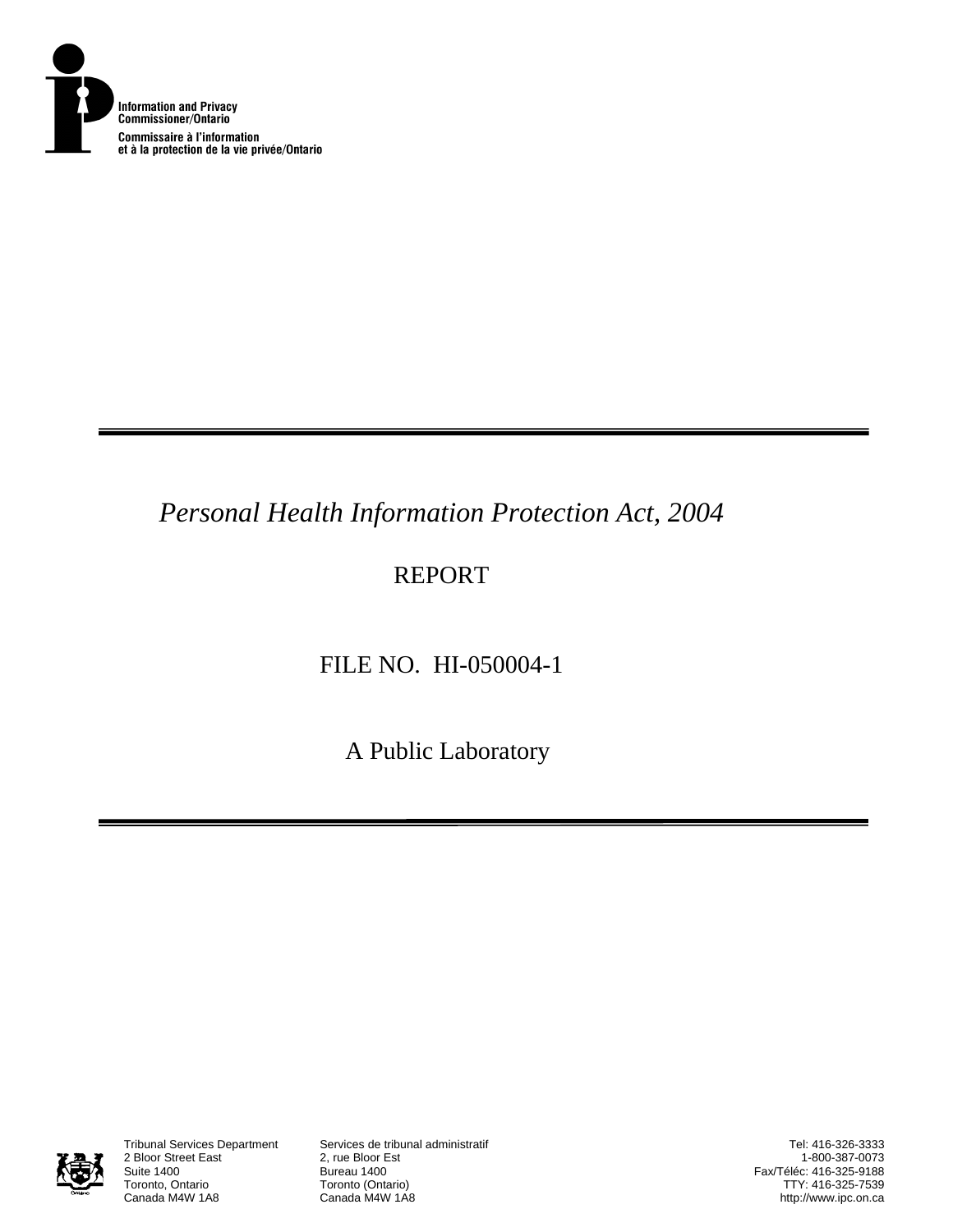### *Personal Health Information Protection Act, 2004*

### REPORT

**FILE NO. HI-050004-1** 

**INVESTIGATOR:** Nancy Ferguson

#### **SUMMARY OF INFORMATION GIVING RISE TO THIS REVIEW:**

A public laboratory was informed that the patient test reports it sent out using a commercial courier were missing. The van being used to transport the reports was broken into and the reports could not be located. The lab was faced with how to fulfill its obligations under the *[Personal Health Information Protection Act](http://www.e-laws.gov.on.ca/DBLaws/Statutes/English/04p03_e.htm)* (the *Act*) including the notification of affected patients. The break-in was reported to the police and the Information and Privacy Commissioner/Ontario (the IPC).

#### **RESULTS OF REVIEW:**

An internal investigation was undertaken by the lab to examine the circumstances surrounding the loss. It was determined that the break-in had occurred when the van was left unattended for a two hour period between 12 and 2 am while the driver made another delivery in a different vehicle. The test reports had been picked up the previous day and the driver had planned to deliver them the next day. The police were called in and investigated the matter, including searching the area for the missing reports that night. The police conducted a second search of the area the next day at the request of the lab but were unable to locate the test reports. The police released the theft information to the public the day after it occurred, however, the status of the reports remains as "missing."

Among the missing test reports were reports that originated from four other public labs across the province. The reports were destined for various health care providers in the region. The courier van had a set list of destinations that were visited every day to deliver test reports and pick up any new test requisitions and specimens.

Determining the list of patients who had reports on the courier van was difficult because individual labs do not have a daily summary of the list of reports leaving their site. The only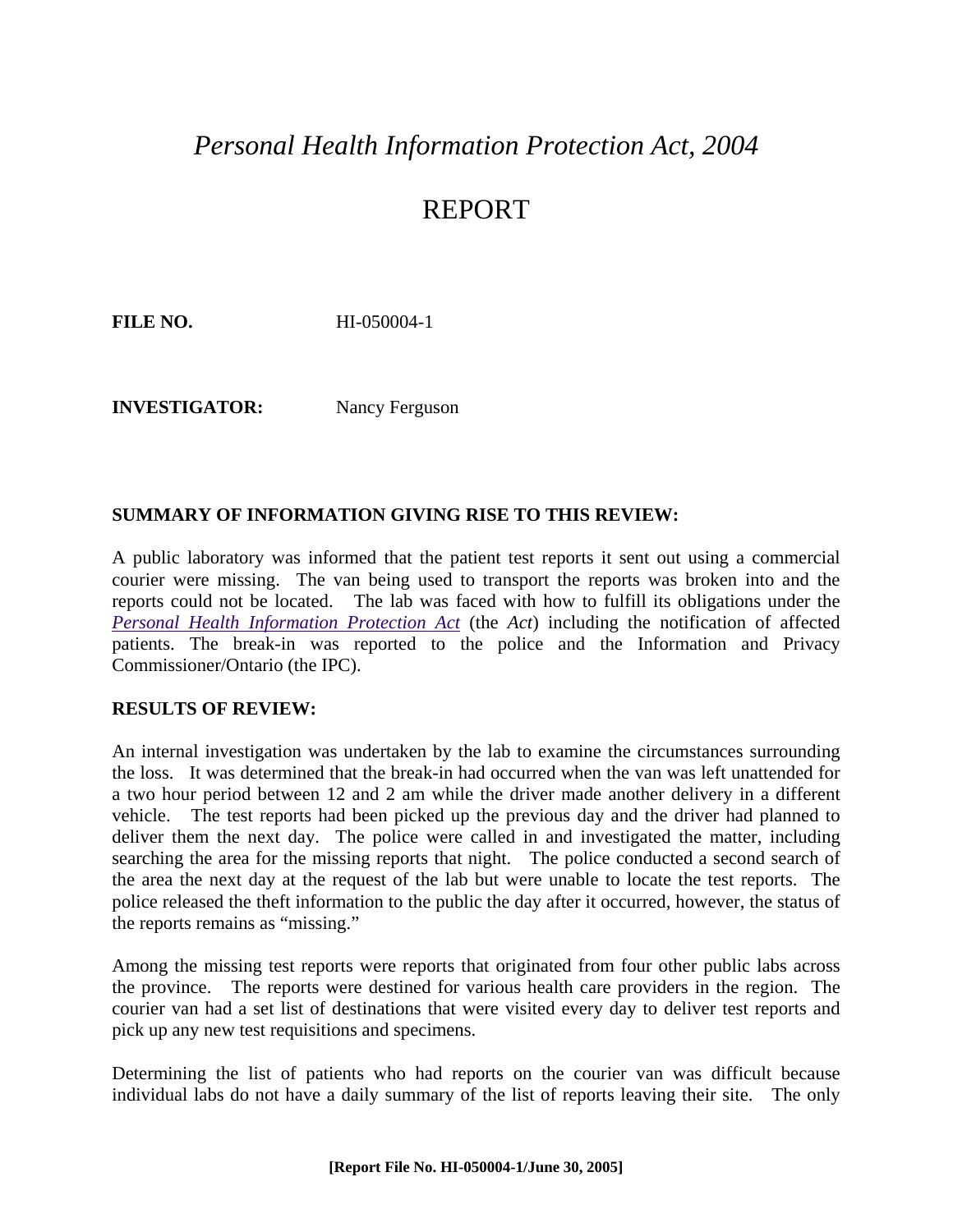record maintained is a copy of the test report itself indicating the "date reported." The affected patients were identified by contacting each of the labs and determining which reports were likely on the van, then contacting each delivery site on the vans delivery route to clarify what test reports were expected and never received.

The test reports were inside sealed envelopes on the courier van. The patient information contained in the reports varied depending on the nature of the testing, but generally included the patient's name, date of birth, Ontario Health Insurance Plan number, test result and any related information that was provided when the test was ordered.

Once the list of affected patients was compiled, the lab worked closely with the IPC to develop a notification program to fit the circumstances of the loss pursuant to its obligation under section 12(2) of the *Act*.

The notification program included contacting each doctor who had an affected patient through an initial phone call and a follow-up letter requesting their assistance. Doctors were asked to notify their affected patient(s) about the incident at their next appointment with the patient and to provide each patient with a document entitled "Notification of Affected Patient." This document set out the details of when and how the patient's test report had gone missing, and assured the patient that a duplicate copy of the test report was now with their physician. The patient was advised that, as a result of the incident, procedures would be reviewed and changes implemented to help ensure the security of patient records. Contact information was provided for patients wishing to speak to someone directly who could answer further questions about the incident.

Physicians were also asked to write a note to their own files for each "affected" patient once they carried out notification so follow-up could be undertaken by the lab to confirm that all patients had been contacted. The lab apologized to the physicians for any inconvenience caused as a result of the loss and thanked them for helping to carry out notification in a way that was hoped would reduce anxiety for their patients. The notification of patients directly during an office visit was also designed to avoid the potential for inadvertent secondary disclosure which could occur if notification was provided by letter or by making phone calls to the patients' homes. This was considered important in this particular case, given the sensitive nature of some of the testing that was documented in the test reports.

As a result of the incident, a review of all courier contracts was undertaken to make sure provisions are in place to ensure the security of patient records. The courier route involved in this incident was revised to make certain the van would not be left unattended while carrying patient records, and would deliver reports the same day as they were picked up as opposed to holding them overnight. In light of the challenges encountered in determining what test reports were part of the loss, an internal working group was formed that will develop options and study the feasibility of a system to track each report sent by courier.

The internal working group will also study the possibility of masking the names of patients on requisition forms, test reports and other testing materials. In some cases involving laboratory testing of a more sensitive nature such as HIV testing, the testing is requisitioned and reported anonymously because the health care provider substitutes the patient's name with a numerical